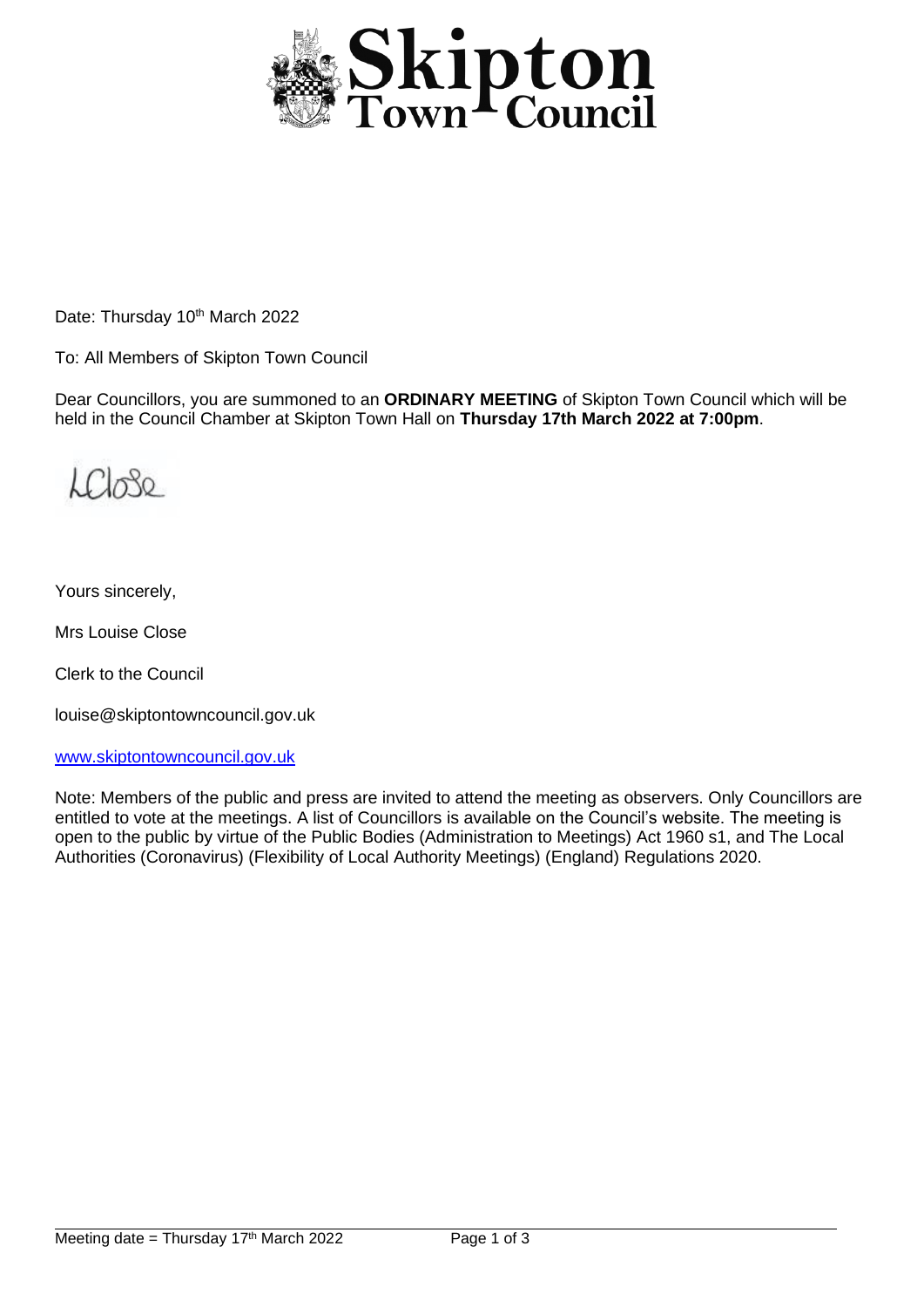# **SKIPTON TOWN COUNCIL 17 th March 2022 7.00pm**

## **A copy of the agenda is available in larger print upon request.**

## **A G E N D A**

## **1. Mayor's Remarks**

## **2. Apologies for Absence**

To accept the reason(s) for the absence of any Members from the meeting.

## **3. Disclosures of Interest**

To receive any disclosable pecuniary interests from members on matters to be considered at the meeting. The disclosure should include the nature of the interest and be registered with the monitoring officer within 28 days. Members are to ensure that their Register of Interests form is kept up to date with the CDC Monitoring Officer.

#### **4. Dispensations**

To decide upon any dispensation requests from members received by the Clerk in respect of this meeting.

## **5. Representations from public**

RESOLUTION to adjourn the meeting in order to allow members of the public to make representations, answer questions and give evidence in respect of the business on the agenda. Each member of the public is entitled to speak for 3 minutes.

• Questions / observations from members of the public

#### **6. Minutes of the previous meeting**

To approve the minutes of the Full Council Meeting held on 20th January 2022

## **7. Reports and Minutes from Committee and Sub committees Meetings**

To accept the minutes of the following committee meetings (Councillor Shared drive):

- Audit and Scrutiny  $8<sup>th</sup>$  July 2021
- $\bullet$  Events and Tourism 30<sup>th</sup> September 2021
- Market Committee 11<sup>th</sup> August 2021
- Planning Committee 21<sup>st</sup> October 2021
- Finance and Policy 14<sup>th</sup> October 2021
- Market Committee 17<sup>th</sup> November 2021
- Events and Tourism 20<sup>th</sup> November 2021
- Events and Tourism 2<sup>nd</sup> December 2021